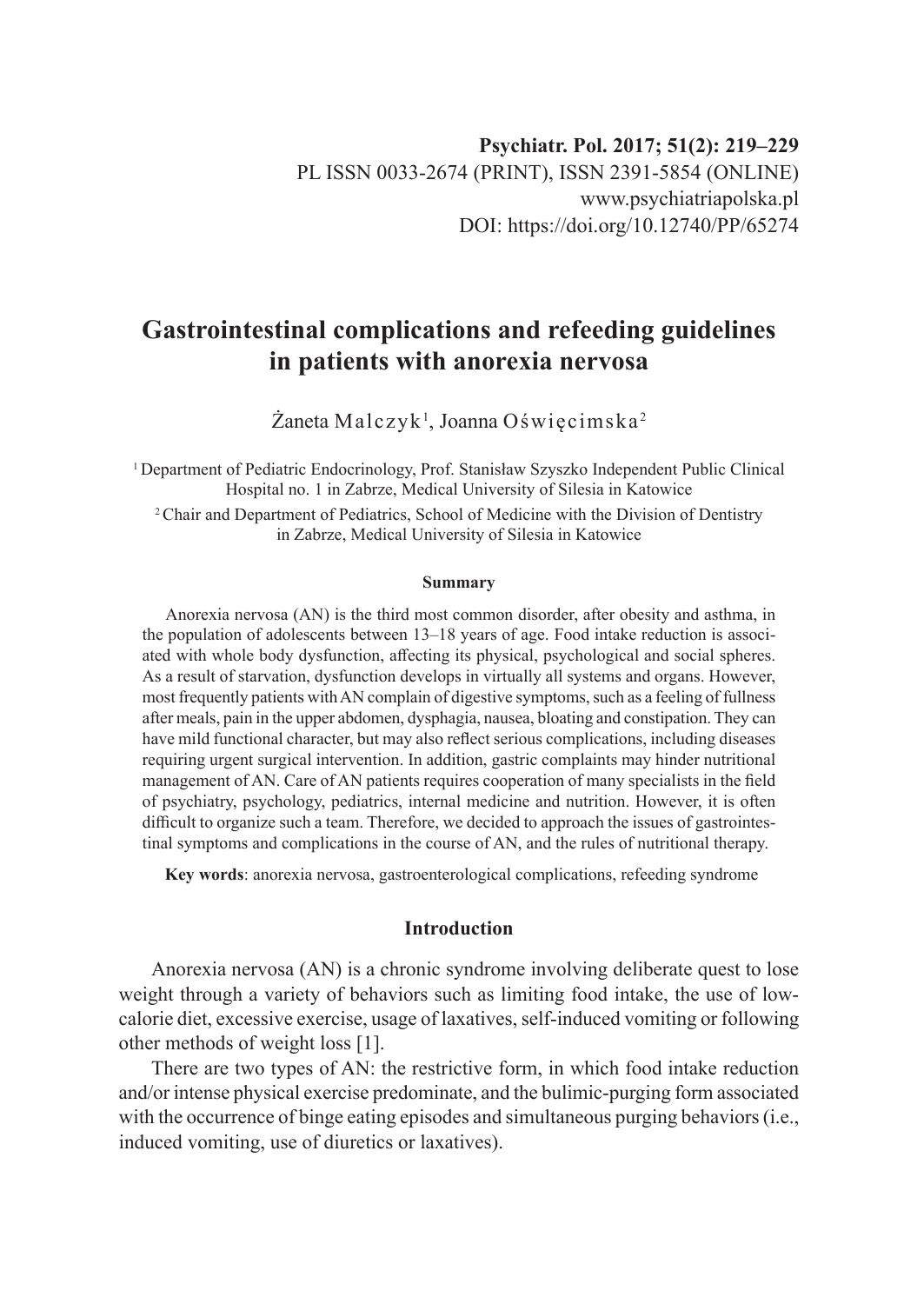In highly developed countries, the incidence of AN is estimated at 0.3–2%, and the ratio in men and women ranges between 10:1 and 4: 1 [1]. It is the third disease in terms of incidence after obesity and asthma in young people between 13–18 years of age [2].

#### *Gastrointestinal complications in AN*

Food intake reduction is associated with impaired functioning of the whole body, concerning the physical, psychological and social spheres [1]. Starvation leads to the dysfunction of virtually all systems and organs, but usually AN patients complain of digestive ailments, such as postprandial fullness, pain in the epigastric region, dysphagia, nausea, bloating and constipation [1]. The symptoms can have mild functional character, but also display signs of serious complications, including disorders requiring urgent surgical intervention. Moreover, even mild gastric complaints may hinder the dietary treatment of anorexia nervosa, as patients, looking for an organic explanation of their low body weight, tend to use the symptoms as an argument to justify their aversion to eating.

It needs to be emphasized that, gastrointestinal tract symptoms can be the first physical signs of an eating disorder. In adult patients suffering from late-onset anorexia nervosa correct diagnosis is frequently preceded by many years of gastroenterological diagnostics and therapy and sometimes unnecessary surgical procedures [3].

Literature provides numerous data on the changes in the functioning of the digestive tract in the course of AN.

## Changes in the mouth

Patients with AN frequently complain of dry mouth. They may experience erosion of the lining of the gums and palate, angular cheilitis, gingivitis and periodontitis [4]. These lesions are due to reduced resting and stimulated salivary flow, and reduction in salivary pH [4].

In the purging form of the illness, damage caused by self-induced vomiting appears in the oral mucosa, especially in the soft palate region [5]. In the course of anorexia nervosa, unilateral or bilateral painless swelling of the parotid glands may also occur [5, 6]. According to Gross et al. [6], enlarged salivary glands are found in 10–50% of cases, mainly in the purging form of AN [5]. The etiology of these abnormalities has not been fully explained. Hypertrophy of the parotid gland may result from repeated binge eating episodes, during which the glands are stimulated, and from persistent vomiting, in which gastric acid gets into the salivary ducts irritating their lining [5].

The action of gastric acid leads to irreversible dental enamel erosion [4, 5], characterized by demineralization of the outer layers and gradual involvement of deeper tissues of the tooth. At first, shallow, crater-like cavities, clearly demarcated from the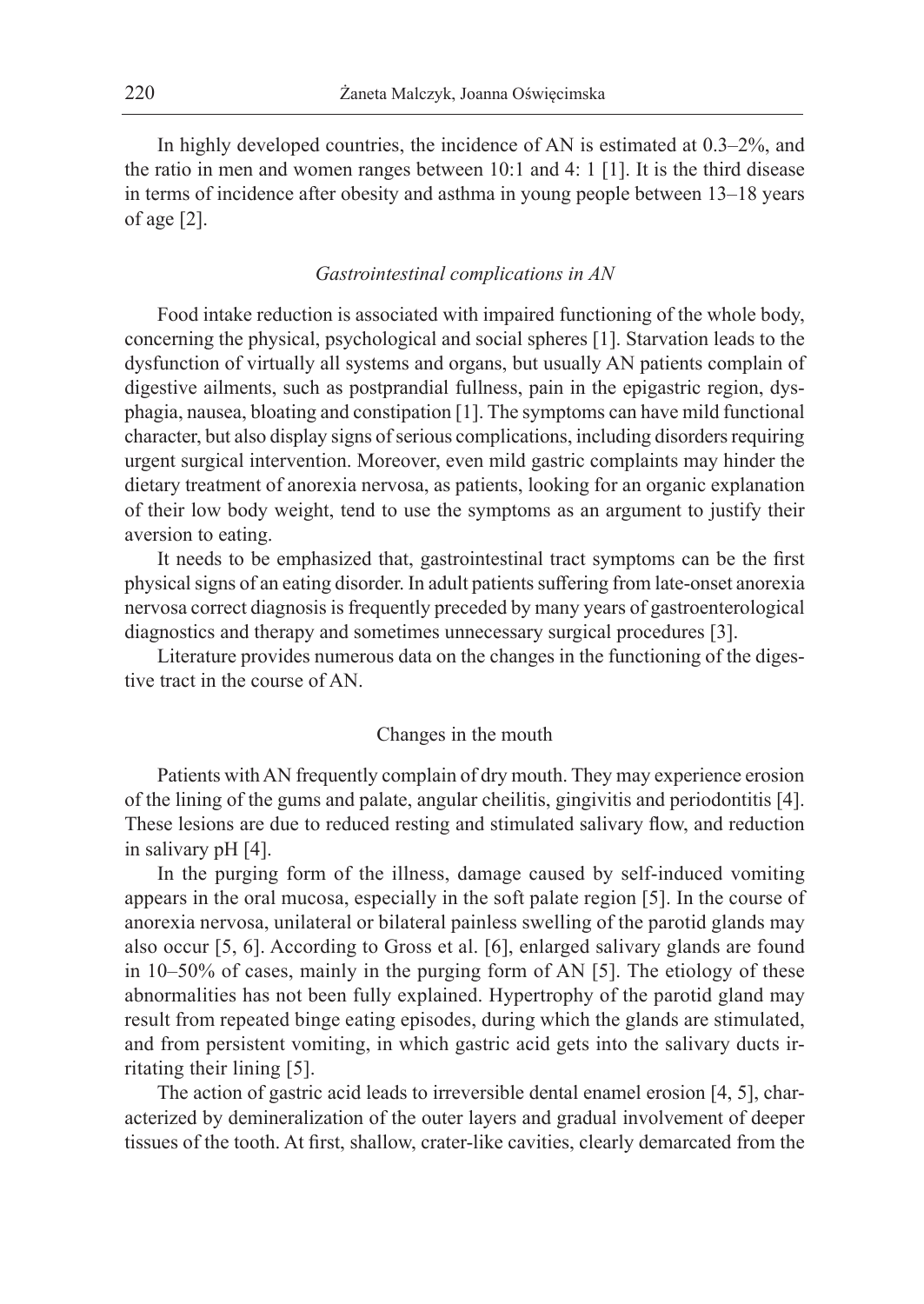healthy enamel are formed. As the disease progresses the lesions become severe, and dentin and even dental pulp get exposed [4].

Gieorgijewska et al. [7] examined a group of 30 female patients, who were diagnosed with anorexia nervosa (AN) and bulimia nervosa (BN). Among the observed changes in the oral cavity in patients with AN the most common was angular cheilitis (71%), followed by post-traumatic lesions (35%) and inflammation of the tongue (43%). The authors also confirmed higher incidence of enamel erosion in regularly vomiting patients with purging AN [7].

## Disorders of the upper gastrointestinal tract

The first reports on esophageal dysfunction in AN were published in 1986. Stacher et al. [8] examined 30 female patients aged 14–43 years, finding esophageal motility disorder in half of them. They found achalasia in 7 patients, distal dysphagia in 6 patients, gastroesophageal reflux in 1 patient, and diffuse esophageal spasm also in 1 patient [8].

Reports on patients with esophageal achalasia, who were initially misdiagnosed with anorexia nervosa have been published [9]. Literature data indicate a relatively high prevalence of motility disorders of the esophagus and stomach in the course of AN, which may be responsible for gastric symptoms reported by patients [10–13].

Benini et al. [11] performed manometry of the esophagus in 8 patients with purging AN and in 9 with the restrictive form, finding higher than normal, but still within the norm, resting pressure of the lower esophageal sphincter (LES) in patients with the restrictive type, which was stabilized after 22 weeks of treatment. The authors revealed no significant differences regarding the resting LES pressure or its relaxation disturbances in patients with purging AN as compared to the control group [11].

In our center, we studied esophageal function in AN girls using a manometry technique with a 4-channel probe flow [10]. We found incomplete relaxation of the upper esophageal sphincter during swallowing of the liquid in 40% of the patients and incomplete relaxation of the lower sphincter in 5 patients. None of the examined girls showed esophageal achalasia [10].

The rate of stomach emptying in patients with AN is much lower than in healthy subjects [12]. According to some authors, the stomach emptying delay occurs only after solid food intake [13], whereas other researchers have shown that it concerns both solid and liquid foods [12].

It has not been yet established whether gastric motility disorders in anorexia nervosa are transient – associated with emaciation, or permanent. According to Dubois [14], the abnormalities persist even after gaining proper weight. Benini et al. [15] suggest that they disappear when mental state of the patients, and not their BMI, improves. In contrast, other researchers have shown that the rate of stomach emptying in AN elevates significantly with increasing body weight [16].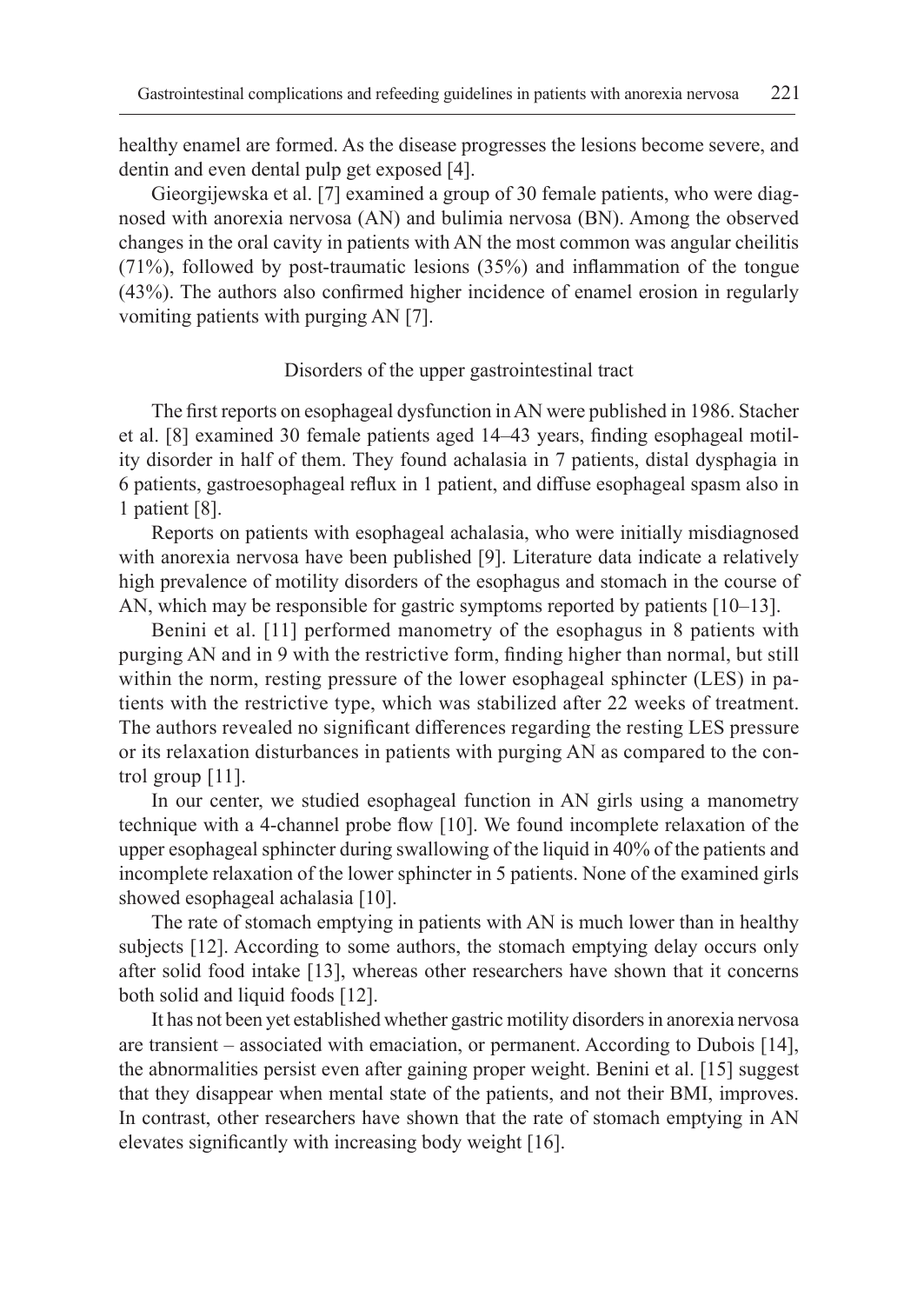## Anorexia nervosa and intestinal malabsorption

The available literature provides data on the coexistence of anorexia nervosa and celiac disease (CD), although the exact pathomechanism of this phenomenon has not been elucidated yet [17, 18].

Ricca et al. [17] presented a case of two female patients suffering from AN and CD. The diagnosis of CD preceded the diagnosis of eating disorders in one patient, whereas the other patient was first diagnosed with AN. According to the authors, the adherence to gluten-free diet and paying close attention to the selected food products may initiate eating disorders. On the other hand, the diagnosis of celiac disease in the patient already suffering from AN may aggravate the illness due to the need for strict adherence to the diet.

In the study by Basso et al. [18], the prevalence of CD in AN patients is not significantly different from that found in the general population. However, in our department serological diagnosis of celiac disease are routinely performed, taking into account other literature reports, our own experience and the fact that most cases of CD are not full-blown or have unusual nature.

## Lower gastrointestinal tract

Motility disorders in the course of anorexia nervosa may also affect the distal part of the gastrointestinal tract. They may be responsible for constipation occurring in approximately 60% of patients with AN [1].

The bowel transit time, radiologically evaluated using shading signs, is prolonged in patients with anorexia nervosa as compared to healthy subjects [1, 19]. Some authors have also found rectal and anal motor weakness, as well as abnormal sensation of rectal filling in anorectal manometry, which does not resolve after nutritional rehabilitation [1, 19].

#### Liver dysfunction

Negative energy balance leads to liver dysfunction. The most frequently reported irregularities include hyperbilirubinemia and elevated serum levels of transaminase, observed in approximately 1/3 of hospitalized patients [20]. These disorders are usually mild and become normalized after weight gain [21].

The pathogenesis of elevated serum levels of transaminases in AN has not been fully explained. They may result from ischemia or liver steatosis, low concentration of glutathione or starvation-induced hepatocytes autophagy [21]. According to Hanachi et al. [22] risk factors for hypertransaminasemia in AN include age <30 years, BMI  $\leq$ 12 kg/m<sup>2</sup>, male gender and restrictive form of the illness.

Acute liver failure is a very rare complication of anorexia nervosa. Furuta et al. [23] reported a case of a 20-year-old woman suffering from AN who developed hepatic encephalopathy. Despite plasmapheresis, the patient developed acute renal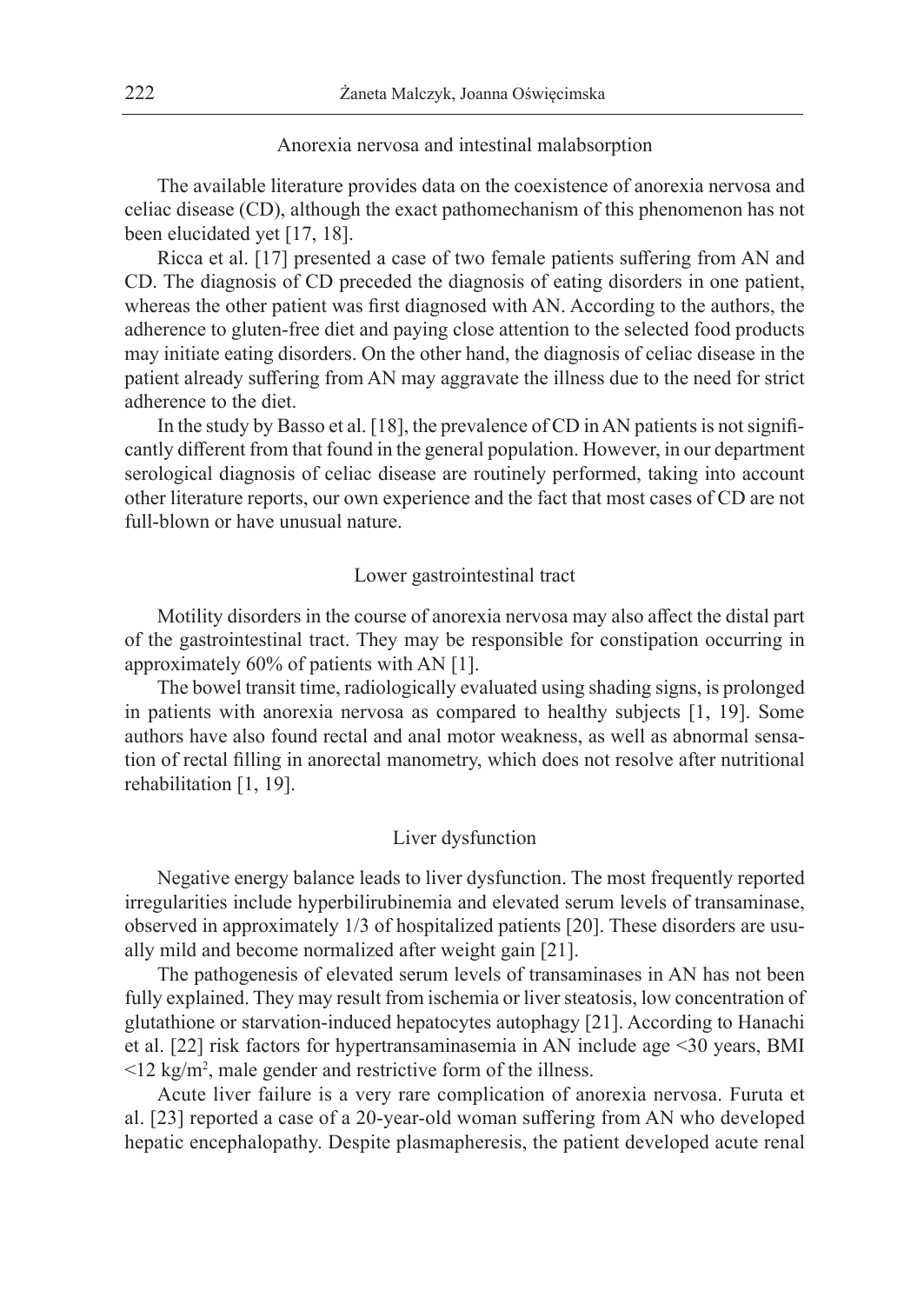failure, pulmonary edema and disseminated intravascular coagulation syndrome. In turn, Di Pascoli et al. [24] reported a case of a 26-year-old female patient with acute liver damage in the course of multiple organ failure caused by dehydration and malnutrition.

## Pancreatic dysfunction

Severe malnutrition can cause significant impairment in the secretion of pancreatic enzymes. However, it normalizes after successful nutritional treatment. The pathogenesis of this phenomenon is still widely debated [25].

A study conducted on malnourished monkeys has shown that chronic energy deficit leads to structural changes in the pancreas, including follicular cell atrophy [26]. These observations have also been confirmed in humans who in the course of moderate to severe malnutrition show an increase in serum trypsinogen, which may indicate damage to the follicular cells or pancreatic duct obstruction [27].

Studies concerning serum concentrations of amylase and lipase as markers of pancreatic exocrine dysfunction in anorexia nervosa are not numerous [28–30]. Most frequently reported is an isolated increase in amylase activity in serum and urine, which is usually observed in purging AN as a result of parotid gland stimulation [28]. However, some literature reports have also shown the increased activity of this enzyme in restrictive AN. However, the pathomechanism of this phenomenon has not been fully explained yet [28].

A few studies have evaluated both amylase and lipase activity. The increased serum levels of these enzymes were not associated with any clinical symptoms or ultrasound scan abnormalities and were normalized after weight gain [29].

There are several reports of cases of pancreatitis in patients with AN. However, the pathomechanism of this complication is not fully understood [30]. Parenchymal organ damage may occur due to increased pressure in the pancreatic duct. Stasis of pancreatic juice may in fact cause premature conversion of inactive trypsinogen into trypsin still within the pancreas, which leads to the activation of other proteases destroying the gland tissue. The factor predisposing to the development of pancreatitis may also include an increase in duodenal pressure and retrograde reflux of the duodenal contents into the pancreatic duct. It is usually caused by distension, resulting from both chronic starvation and rapid re-alimentation [31].

Pancreatitis in the course of AN may also be associated with applied pharmacotherapy. It has been shown that tricyclic antidepressants, unlike selective serotonin reuptake inhibitors (SSRIs), may increase the risk of this complication [32]. However, cases of pancreatitis in patients with anorexia nervosa during therapy with sertraline have been reported [33].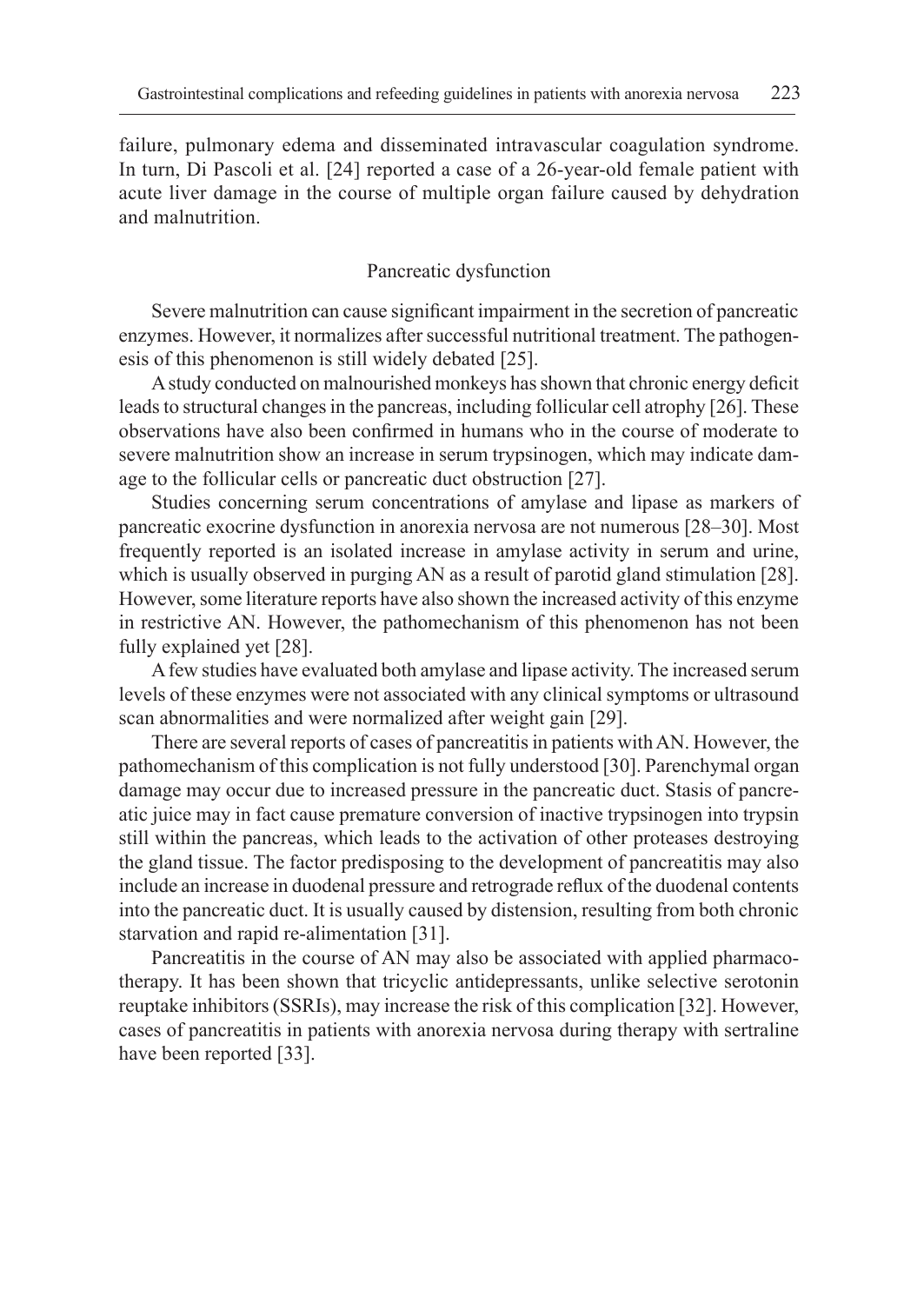## Treatment of gastrointestinal complications in AN

Attempts have been made to use prokinetic drugs in the treatment of motility disorders of the gastrointestinal tract in patients with AN. Some patients were treated with metoclopramide due to its stimulating effect on peristalsis and stomach empting. The therapy was found to accelerate stomach emptying and reduce such symptoms as epigastric pain, belching, vomiting, lack of appetite and early satiety [34].

Cisapride was also administered to treat stomach emptying in the course of AN. Its effectiveness was evaluated in a randomized, placebo-controlled study. All patients receiving the drug showed accelerated stomach emptying, and in most patients severity of symptoms associated with retention of gastric contents was reduced. In the control group, stomach emptying was improved after 6 weeks of nutritional therapy only in half of the subjects [35].

In another study, Szmukler et al. [36] did not confirm the beneficial effect of cisapride on the rate of stomach emptying assessed with scintigraphy in patients with AN. However, the therapy resulted in reduced severity of subjective symptoms related to food intake and appetite improvement [36].

Based on the observations presented above, it can be concluded, that both metoclopramide and cisapride can alleviate the symptoms of postprandial fullness by increasing the motor activity of the stomach, and thus contribute to changing eating behaviors in patients with AN. These drugs should be considered adjunctive therapy in patients with severe somatic symptoms resulting from motility disorders of the gastrointestinal tract.

## Gastrointestinal complications of AN requiring surgical intervention

Literature reports describe several cases of stomach perforation as a result of hyperinflation caused by episodes of binge eating in patients with the purging form of anorexia nervosa [37] and a case of perforation of the sigmoid colon due to intestinal wall ulceration caused by fecal impaction [38].

Superior mesenteric artery syndrome, i.e., incarceration of the lower part of the duodenum between the superior mesenteric artery and the aorta, may also occur in the course of AN, which may result in bowel obstruction [39].

Yamada et al. [40] presented a case of a 41-year-old woman suffering from AN for many years, who developed necrosis of the ileum and the cecum. The patient died from septic shock three days after surgery. The autopsy showed no obstruction of the mesenteric artery and no atherosclerotic lesions. This case suggests that intestinal necrosis may be caused by ischemia due to severe malnutrition and liquid deficiency [40].

In our center, a 17-year-old patient with AN had bowel obstruction requiring urgent surgical intervention. The obstruction was due to birth defect – imperfective return of the intestines, and was induced by constipation, typical for the underlying illness, and the use of risperidone [41].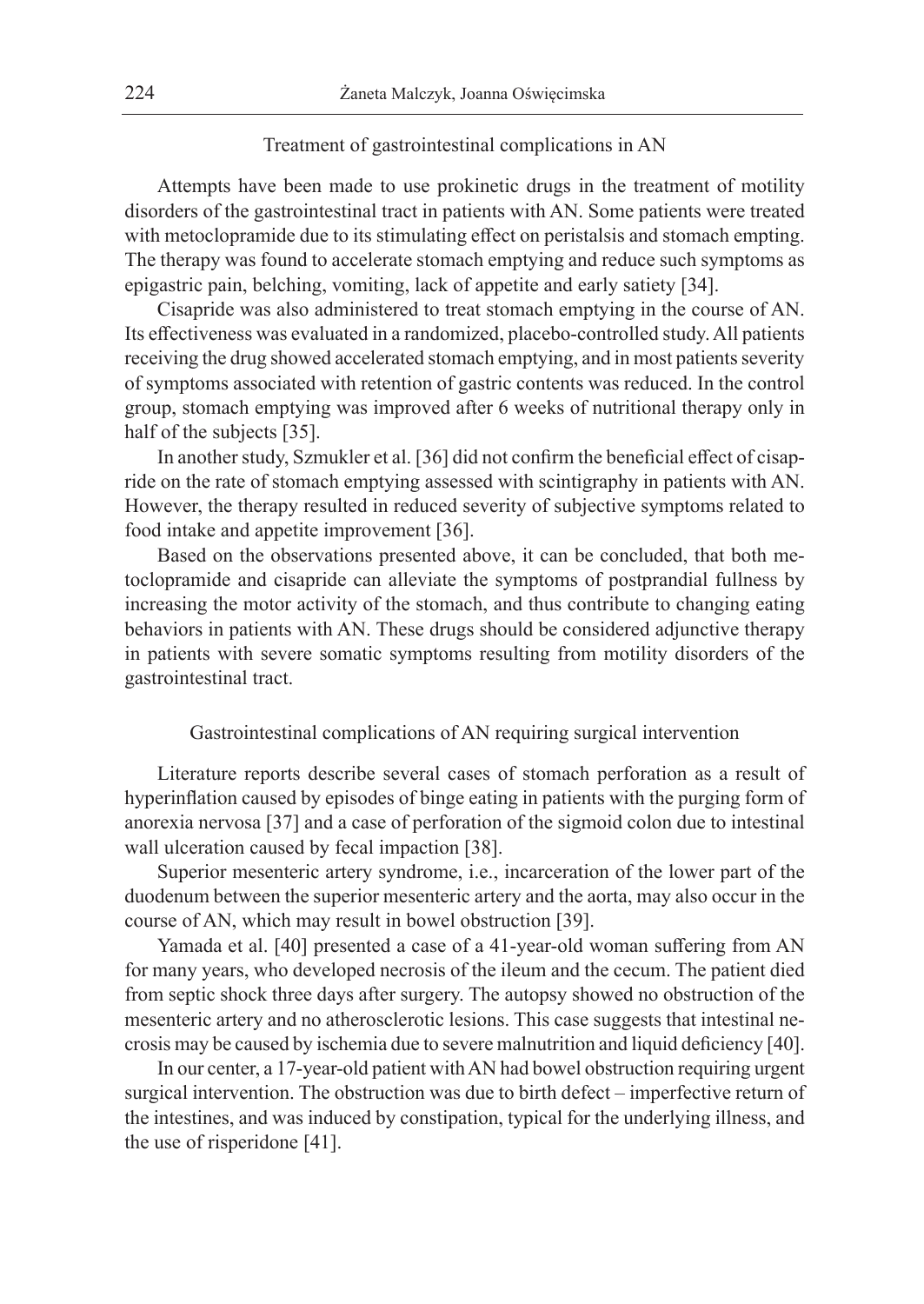## *Refeeding syndrome*

Too rapid refeeding carried out both orally and parenterally in malnourished patients may result in refeeding syndrome (RS) [42]. It is characterized by diselectrolitemia, especially hypophosphatemia, with accompanying fluid retention and impaired carbohydrate metabolism [42, 43].

Systemic phosphorous resources decrease during starvation in order to maintain its normal serum concentration. Sudden return to normal feeding after a long period of malnutrition, especially increased intake of carbohydrates, leads to a rise in insulin secretion and enhanced penetration of phosphorus from the extracellular to intracellular space, where it is used for the production of adenosine triphosphate (ATP) and 2,3-diphosphoglicerol (2,3-DPG) [42–44]. Secondary reduction in the production of high-energy phosphates due to phosphorus deficiency in the body leads to serious, life-threatening consequences: heart failure, arrhythmia and sudden cardiac arrest, respiratory insufficiency due to diaphragm weakening, peripheral edema and neurological disorders (paraesthesia, paralysis, seizures and impaired consciousness). During RS there may also appear gastrointestinal disturbances such as nausea and vomiting, dysphagia, constipation and intestinal paralytic ileus [42].

The main risk factor for the development of RS is the degree of malnutrition and the severity of symptoms depends on the serum level of phosphates. The clinical symptoms may not be found in phosphatemia above 1.5 mg/dl, and the decrease in serum concentration of phosphorus below 1.0 mg/dl can lead to severe RS [42–45].

## *Guidelines on nutritional therapy in AN*

In order to avoid RS in patients with AN, it is necessary to gradually increase the number of introduced calories [44]. However, lack of coherent recommendations concerning the number of calories provided at the initial stage of nutritional treatment and the rate of calorie delivery increase in time poses a problem. The European guidelines recommend starting refeeding from 5–20 kcal/kg b.w., whereas the US ones from 30–40 kcal/kg. According to the Royal Australian and New Zealand College of Psychiatrists nutritional therapy should be launched with the supply of 1,400 kcal/day, increasing the caloric content of meals by approximately 400–500 kcal every three days [20]. Meals should be eaten under supervision, and in specific cases administration of high-protein supplements (100 kcal/100 ml), enteral nutrition through a nasogastric tube or parenteral nutrition should be considered [20, 43]. The expected weight gain in hospital conditions should oscillate between 0.5 and 1 kg/week. [43, 44].

However, most recent publications suggest that limiting the amount of energy supplied at the beginning of treatment does not reduce the risk of RS [43]. This syndrome may occur during nutritional treatment of different caloricity, which casts doubt on the direct relationship between the total amount of energy consumed and the likelihood of RS [44, 46].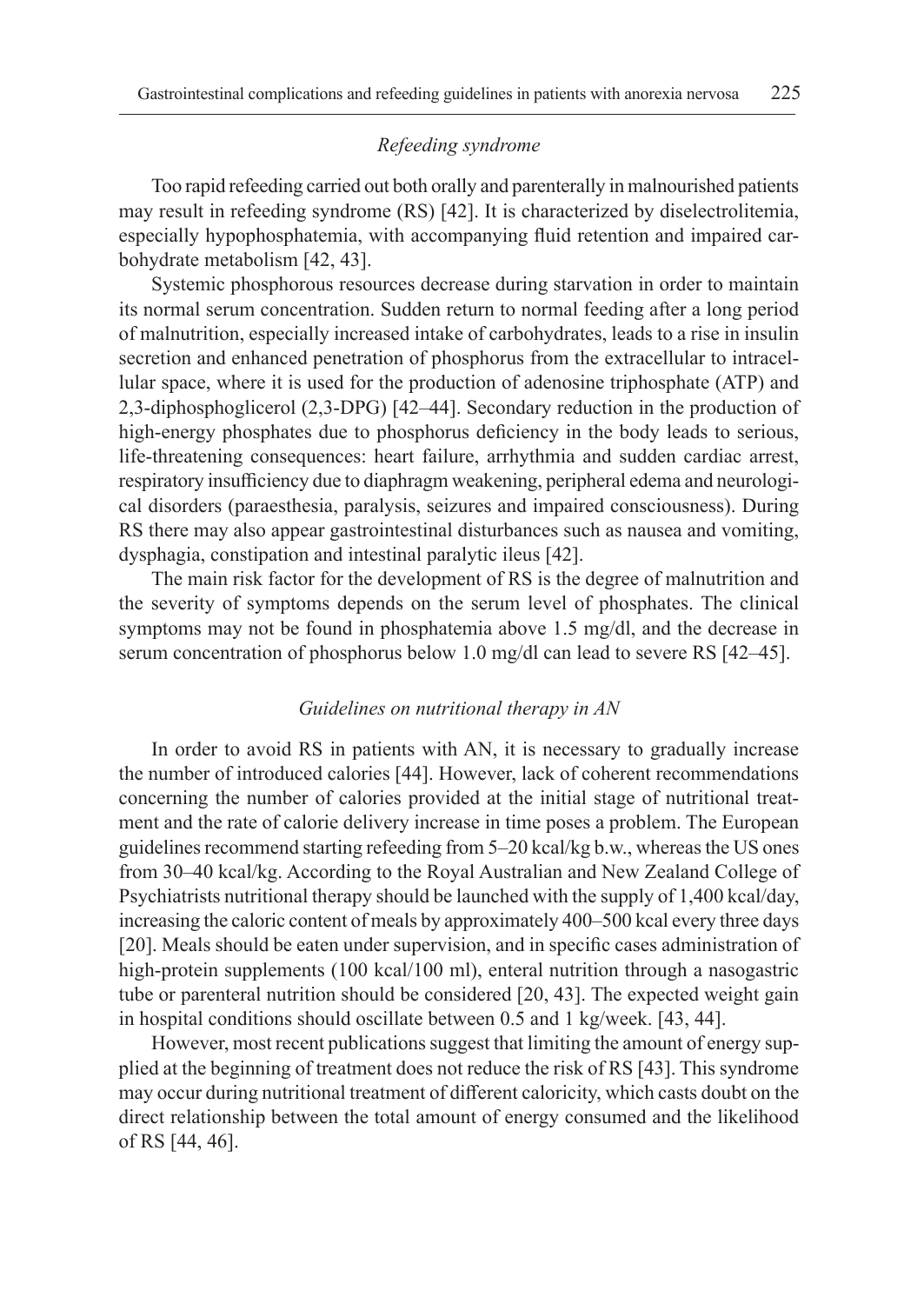It seems that RS prevention does not depend so much on the limitation of total caloricity of meals, but rather on a decrease in carbohydrate intake to 40% of daily caloric intake [47] which prevents a sudden increase in insulin secretion responsible for electrolyte imbalance, especially hypophosphatemia [44].

According to Ornstein et al., the occurrence of RS is associated only with hypophosphatemia, especially when diagnosed before the start of refeeding [48]. Therefore, routine monitoring of this parameter during the initial stages of nutritional therapy is recommended. Phosphate supplementation at a suggested dose of 15–30 mg/kg b.w. (1 ml of a phosphate mixture contains 36 mg of phosphorus) can be considered [43].

The treatment of purging AN should also involve the control of serum levels of potassium. Hypokalemia is usually observed in patients taking laxatives or provoking vomiting [47]. Due to the increased risk of osteopenia and osteoporosis, all patients with anorexia nervosa should receive calcium and vitamin  $D_3$  [49, 50].

To conclude, patients with AN may develop non-specific gastrointestinal symptoms of usually unknown cause, both in the course of the illness itself and during refeeding. In most cases, they are functional in nature and resolve spontaneously with the improvement in body weight. The differential diagnosis of these disorders should, however, take into account the organic changes that might lead to serious consequences, particularly in extremely malnourished patients.

#### **References**

- 1. Weterle-Smolińska K, Banasiuk M, Dziekiewicz M, Ciastoń M, Jagielska G, Banaszkiewicz A. *Gastrointestinal motility disorders in patients with anorexia nervosa – a review of the literature*. Psychiatr. Pol. 2015; 49(4): 721–729.
- 2. Józefik B. *Anoreksja i bulimia psychiczna. Rozumienie i leczenie zaburzeń odżywiania się*. Krakow: Collegium Medicum UJ; 1999.
- 3. Holtkamp K, Mogharrebi R, Hanisch C, Schumpelick V, Herpertz-Dahlmann B. *Gastric dilatation in a girl with former obesity and atypical anorexia nervosa*. Int. J Eat. Disord. 2002; 32(3): 372–376.
- 4. Paszyńska E, Słopień A, Ślebioda Z, Dyszkiewicz-Konwińska M, Węglarz M, Rajewski A. *Macroscopic evaluation of the oral mucosa and analysis of salivary pH in patients with anorexia nervos*. Psychiatr. Pol. 2014; 48(3): 453–464.
- 5. Marzec-Koronczewska Z. *Zaburzenia odżywiania anorexia nervosa i bulimia nervosa charakterystyka zmian w jamie ustnej*. Dent. Med. Probl. 2004; 41(40): 769–772.
- 6. Gross KBW, Brough KM, Randolph PM. *Eating disorders: anorexia and bulimia nervosas*. J. Dent. Child. 1986; 53(5): 378–381.
- 7. Gieorgijewska A, Androsz-Kowalska O. *Zmiany na błonie śluzowej jamy ustnej w przebiegu anoreksji i bulimii*. Stomatol. Współcz. 2009; 16(5): 19–23.
- 8. Stacher G, Kiss A, Wiesnagrotzki S, Bergmann H, Höbart J, Schneider C. *Oesophagal and gastric motility disorders in patients as having primary anorexia nervosa*. Gut 1986; 27(10): 1120–1126.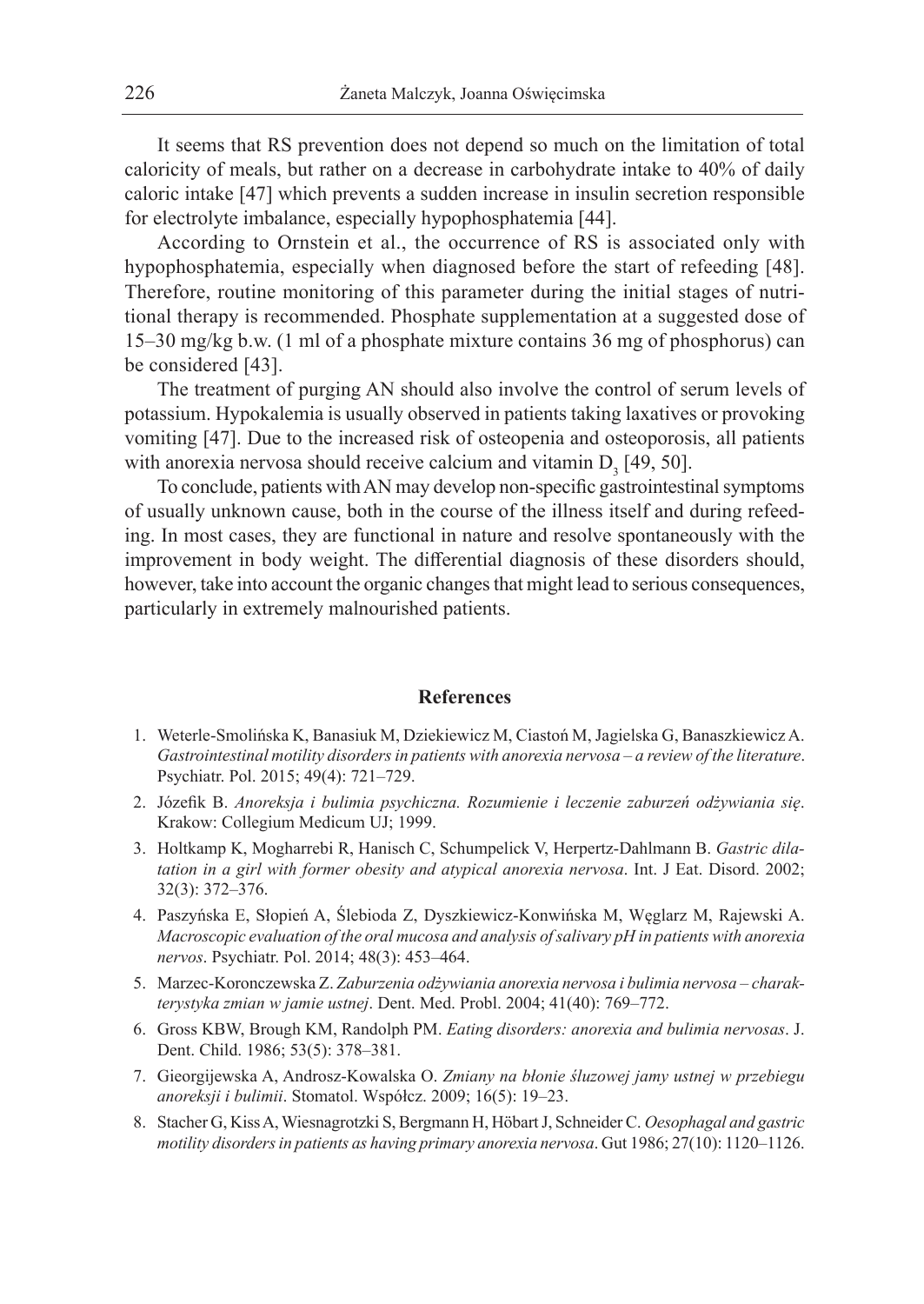- 9. Desseilles M, Fuchs S, Ansseau M, Lopez S, Vinckenbosh E, Andreoli A. *Achalasia may mimic anorexia nervosa, compulsive eating disorder, and obesity problems*. Psychosomatics 2006; 47(3): 270–271.
- 10. Kwiecień J, Ziora K, Krzywicka A, Oświęcimska J, Porębska J, Karczewska K et al. *Zaburzenia czynności zwieraczy przełyku jako problem u dziewcząt z jadłowstrętem psychicznym*. Pediatr. Współcz. Gastroenterol. Hepatol. Żywienie Dziecka 2007; 9(2): 90–93.
- 11. Benini L, Todesco T, Frulloni L, Grave RD, Campagnola P, Agugiaro F. et al. *Esophageal motility and symptoms in restricting and binge-eating/purging anorexia*. Dig. Liver Dis. 2010; 42(11): 767–772.
- 12. McCallum RW, Grill BB, Lange R, Planky M, Glass EE, Greenfeld DG. *Definition of gastric emptying abnormality in patients with anorexia nervosa*. Dig. Dis. Sci. 1985; 30(8): 713–722.
- 13. Abell TL, Malagelada JR, Lucas AR, Brown ML, Camilleri M, Go VL et al. *Gastric electromechanical and neurohormonal function in anorexia nervosa*. Gastroenterology 1987; 93(5): 958–965.
- 14. Dubois A, Gross HA, Ebert MH, Castell DO. *Altered gastric emptying and secretion in primary anorexia nervosa*. Gastroenterology 1979; 77(2): 319–323.
- 15. Benini L, Todesco T, Dalle Grave R, Deiorio F, Salandini L, Vantini I. *Gastric emptying in patients with restricting and binge/purging subtypes of anorexia nervosa*. Am. J Gastroenterol. 2004; 99(8): 1448–1454.
- 16. Waldholtz BD, Andersen AE. *Gastrointestinal symptoms in anorexia nervosa. A prospective study*. Gastroenterology 1990; 98(6): 1415–1419.
- 17. Ricca V, Mannucci E, Calabrò A, Bernardo MD, Cabras PL, Rotella CM. *Anorexia nervosa and celiac disease: two case reports*. Int. J. Eat. Disord. 2000; 27(1): 119–122.
- 18. Basso MS, Zanna V, Panetta F, Caramadre AM, Ferretti F, Ottino S et al. *Is the screening for celiac disease useful in anorexia nervosa?* Eur. J Pediatr. 2013; 172(2): 261–263.
- 19. Chiarioni G, Bassotti G, Monsignori A, Menegotti M, Salandini L, Di Matteo G. et al. *Anorectal dysfunction in constipated women with anorexia nervosa*. Mayo Clin. Proc. 2000; 75(10): 1015–1019.
- 20. Zipfel S, Sammet I, Rapps N, Herzog W, Herpertz S, Martens U. *Gastrointestinal disturbances in eating disorders: clinical and neurobiological aspects*. Auton. Neurosci. 2006; 129(1–2): 99–106.
- 21. Smith RW, Korenblum C, Thacker K, Bonifacio HJ, Gonska T, Katzman DK. *Severely elevated transaminases in an adolescent male with anorexia nervosa*. Int. J. Eat. Disord. 2013; 46(7): 751–754.
- 22. Hanachi M, Melchior JC, Crenn P. *Hypertransaminasemia in severely malnourished adult anorexia nervosa patients: Risk factors and evolution under enteral nutrition*. Clin. Nutr. 2013; 32(3): 391–395.
- 23. Furuta S, Ozawa Y, Maejima K, Tashiro H, Kitahara T, Hasegawa K et al. *Anorexia nervosa with severe liver dysfunction and subsequent critical complications*. Intern. Med. 1999; 38(7): 575–579.
- 24. Di Pascoli L, Lion A, Milazzo D, Caregaro L. *Acute liver damage in anorexia nervosa*. Int. J. Eat. Disord. 2004; 36(1): 114–117.
- 25. Winter TA, Marks T, Callanan M, O'Keefe SJ, Bridger S. *Impaired pancreatic secretion in severely malnourished patients is a consequence of primary pancreatic dysfunction*. Nutrition 2001; 17(3): 230–235.
- 26. Sandhyamani S, Vijayakumari A, Balaraman Nair M. *Bonnet monkey model for pancreatic changes in induced malnutrition*. Pancreas 1999; 18(1): 84–95.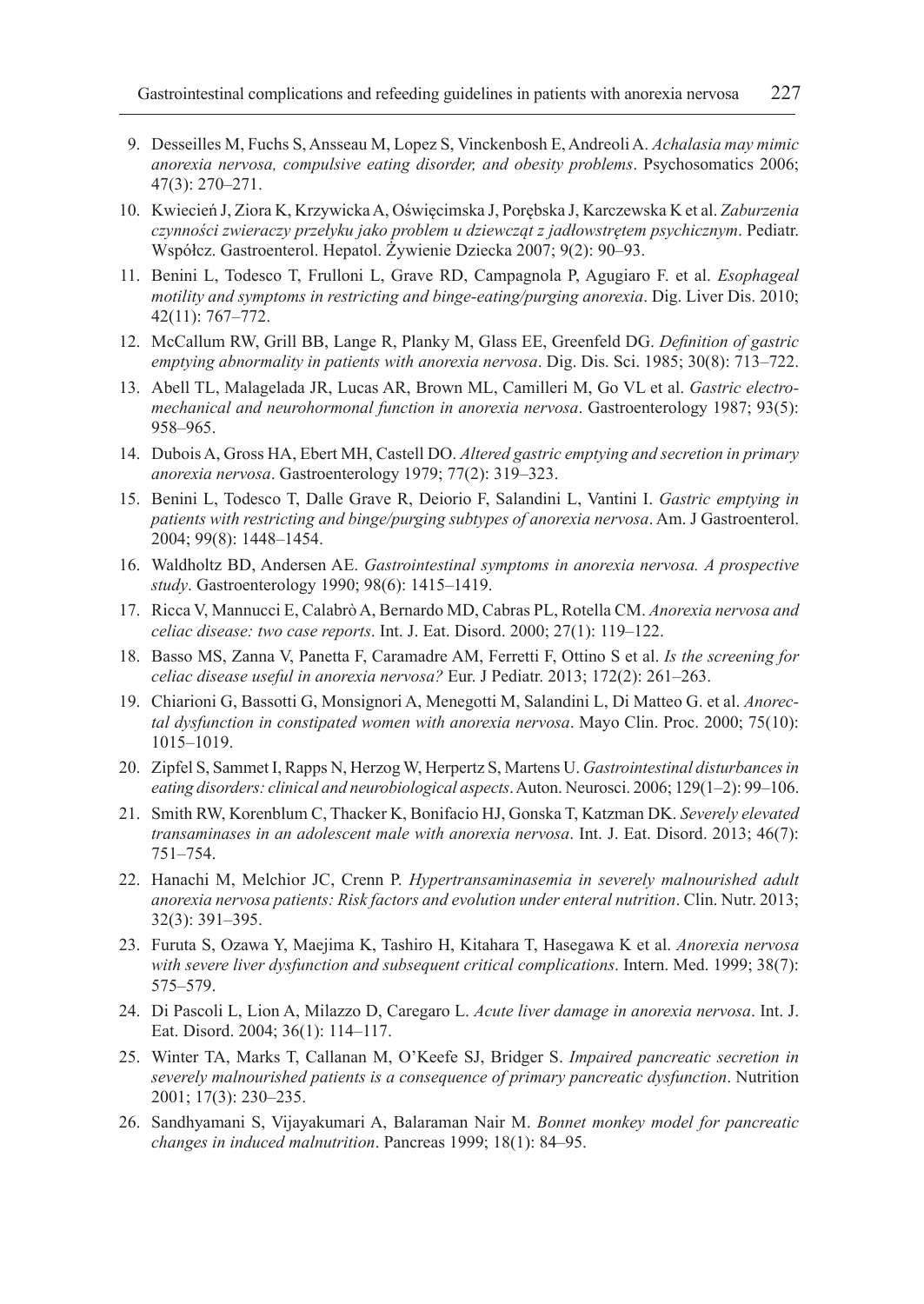- 27. Cleghorn GJ, Erlich J, Bowling FG, Forrest Y, Greer R, Holt TL et al. *Exocrine pancreatic dysfunction in malnourished Australian aboriginal children*. Med. J. 1991; 154(1): 45.
- 28. Humphries LL, Adams LJ, Eckfeldt JH, Levitt MD, McClain CJ. *Hyperamylasemia in patients with eating disorders*. Ann. Intern. Med. 1987; 106(1): 50–52.
- 29. Nordgren L, Schéele C von. *Hepatic and pancreatic dysfunction in anorexia nervosa: a report of two cases*. Biol. Psychiatry 1977; 12(5): 681–686.
- 30. Backett SA. *Acute pancreatitis and gastric dilatation in a patient with anorexia nervosa*. Postgrad. Med. J. 1985; 61(711): 39–40.
- 31. Morris LG, Stephenson KE, Herring S, Marti JL. *Recurrent acute pancreatitis in anorexia and bulimia*. JOP. 2004; 5(4): 231–234.
- 32. Spigset OA, Hagg S, Bate A. *Hepatic injury and pancreatitis during treatment with serotonin reuptake inhibitors: data from the World Health Organization (WHO) database of adverse drug reactions*. Int. Clin. Psychopharmacol. 2003; 18(3): 157–161.
- 33. Malbergier A, de Oliveira Júnior HP. *Sertraline and acute pancreatitis: a case-report*. Rev. Bras. Psiquiatr. 2004; 26(1): 39–40.
- 34. Saleh JW, Lebwohl P. *Metoclopramide-induced gastric emptying in patients with anorexia nervosa*. Am. J Gastroenterol. 1980; 74(2): 127–132.
- 35. Stacher G, Abatzi-Wenzel TA, Wiesnagrotzki S, Bergmann H, Schneider C, Gaupmann G. *Gastric emptying, body weight and symptoms in primary anorexia nervosa. Long-term effects of cisapride*. Br. J. Psychiatry 1993; 162: 398–402.
- 36. Szmukler GI, Young GP, Miller G, Lichtenstein M, Binns DS. *A controlled trial of cisapride in anorexia nervosa*. Int. J. Eat. Disord. 1995; 17(4): 347–357.
- 37. Gyurkovics E, Tihanyi B, Szijarto A, Kaliszky P, Temesi V, Hedvig SA et al. *Fatal outcome from extreme acute gastric dilation after an eating binge*. Int. J. Eat. Disord. 2006; 39(7): 602–605.
- 38. McHugh S, Todkari N, Moloney T, Leahy A. *Stercoral perforation in a 17-year old*. Ir. J. Med. Sci. 2011; 180(2): 581–582.
- 39. Gwee K, Teh A, Huang C. *Acute superior mesenteric artery syndrome and pancreatitis in anorexia nervosa*. Australas. Psychiatry 2010; 18(6): 523–526.
- 40. Yamada Y, Nishimura S, Inoue T, Tsujimura T, Fushimi H. *Anorexia nervosa with ischemic necrosis of the segmental ileum and cecum*. Intern. Med. 2001; 40(4): 304–307.
- 41. Oświęcimska J, Romanowicz D, Kolarczyk M, Klepacka E, Stojewska M, Korlack W et al. *Mechaniczna niedrożność jelit u 17-letniej pacjentki z jadłowstrętem psychicznym i niedokonanym zwrotem jelit – opis przypadku*. Pediatr. Pol. 2014; 89(5): 370–374.
- 42. Püsküllüočglu M, Nieckula J, Laprus I. *Zespół ponownego odżywienia u pacjentów z chorobą nowotworową*. Onkol. Prak. Klin. 2011; 7(1): 24–30.
- 43. Kohn MR, Madden S, Clarke SD. *Refeeding in anorexia nervosa: increased safety and efficiency through understanding the pathophysiology of protein calorie malnutrition*. Curr. Opin. Pediatr. 2011; 23(4): 390–394.
- 44. O'Connor G, Nicholls D. *Refeeding hypophosphatemia in adolescents with anorexia nervosa: a systematic review*. Nutr. Clin. Pract. 2013; 28(3): 358–364.
- 45. National Institute for Health and Clinical Excellence. *Nutrition support in adults*. Clinical guideline CG32; 2006.
- 46. Kasai M, Okajima Y, Takano E, Kato S. *Anorexia nervosa with refeeding syndrome: prevention and treatment of RS*. Seishin Shinkeigaku Zasshi 2009; 111(4): 388–397.